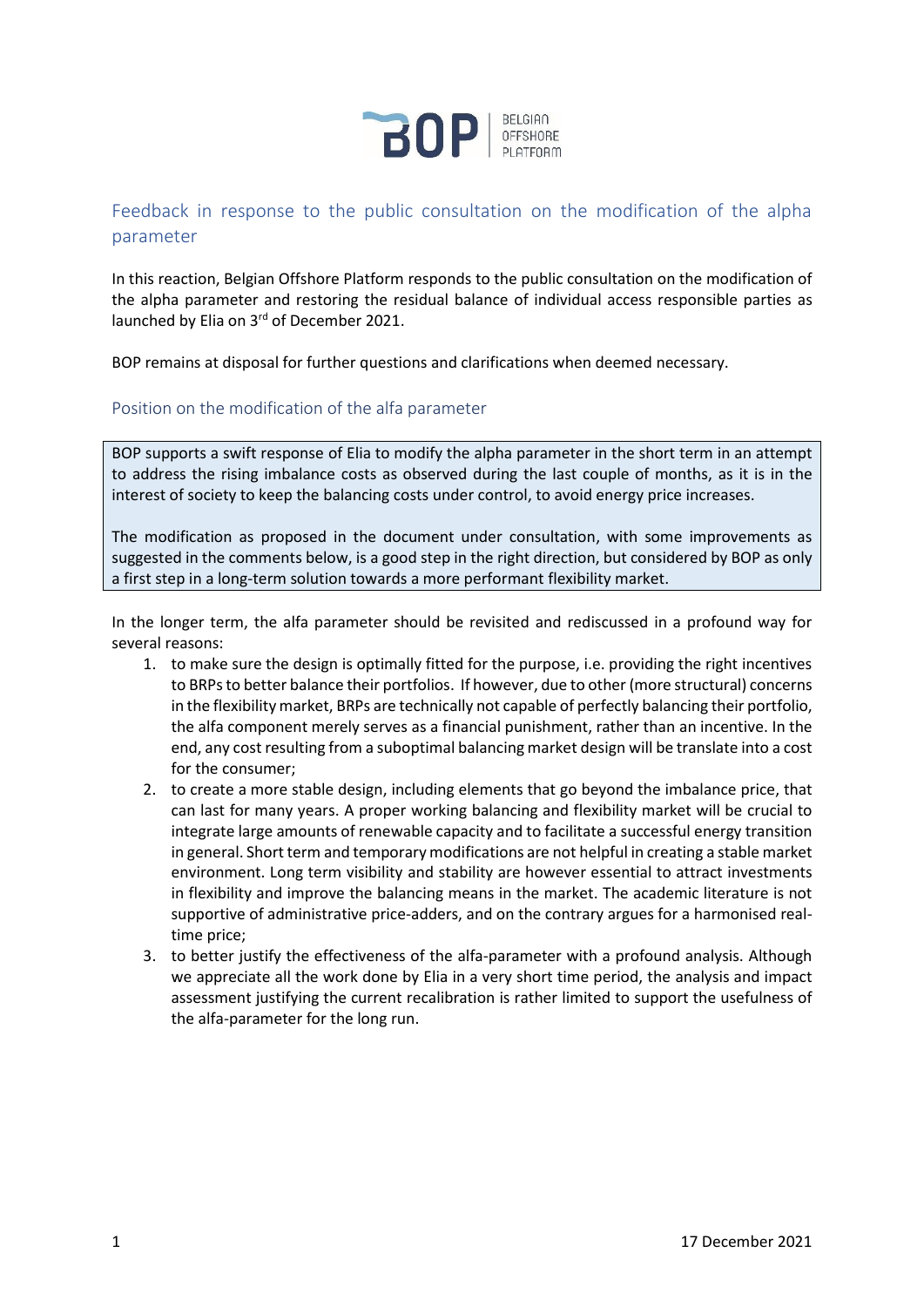BOP suggests to extend the analysis and justification of the modification of the alfa parameter based on the *difference* between the spot prices and the imbalance prices, and not the imbalance price as a stand-alone parameter, as it is a better proxy for the imbalance cost and it corrects for the impact of external factor like gas prices and CO2 prices<sup>1</sup>.

### *Imbalance price vs imbalance cost vs imbalance invoice*

In the analyses supporting the modification, the total value of the alfa parameter is assessed for a large period of 2020 (11M€) and compared to the same period in 2021 (19.2M€). Elia considers this total value as measure for the impact of the alfa parameter on the imbalance cost. The proposal for the alfa parameter modification introduces a calibration parameter CP to match the total value of both periods: 10.1M€ in 2020 and 12.2M€ in 2021 after recalibration.

In this respect, it is important to distinguish the imbalance cost for a BRP from an imbalance invoice sent to the BRP:

- the **imbalance price** is the amount of EUR/MWh a BRP must pay or receive for its imbalance volume.
- The **imbalance invoice** is the amount the BRP needs to pay to Elia as a result of an imbalance volume and the corresponding imbalance price. It is the difference in the volume produced in real-time vs. the forecasted volume, multiplied by the imbalance price, and is a result of an imperfect forecast.
- The **imbalance cost** on the other hand is the difference between the revenue in day-ahead with a perfect forecast (of the volume) and the revenue in real-time. A positive imbalance invoice (i.e. payment from BRP to Elia), does not necessarily mean a positive imbalance cost (i.e. the BRP made a loss because of its imperfect forecast).

Elia is using the imbalance invoice in its analyses. But to gain better insights in the effectiveness of the alfa-parameter, and ultimately integrate the right incentives to the BRPs in the design, the analyses should include the imbalance cost to the BRPs.

A good proxy for the imbalance cost is the difference between the spot prices (DA and/or ID) and the imbalance price, as this parameter is commonly used in the market. We urge Elia to include this imbalance cost parameter in the analysis that needs to support the short term modification of the alfa-component and tuning of the calibration parameter, as it will better match with commercial practices that will not change overnight. This introduces a better correlation between the alfa parameter and the balancing market dynamics of today.

Furthermore, it does not reduce the incentive to the BRPs to continuously improve their position between day-ahead and real-time, as the alfa parameter still functions as an adder to the imbalance price. In the long term revision, it can be further investigated how the common commercial practices can be improved and adopted to further enhance the performance of the balancing market.

 $1$  An imbalance price of 250 EUR/MWh is high when day-ahead prices for that timeframe were 50 EUR/MWh, but low when they were 300 EUR/MWh.